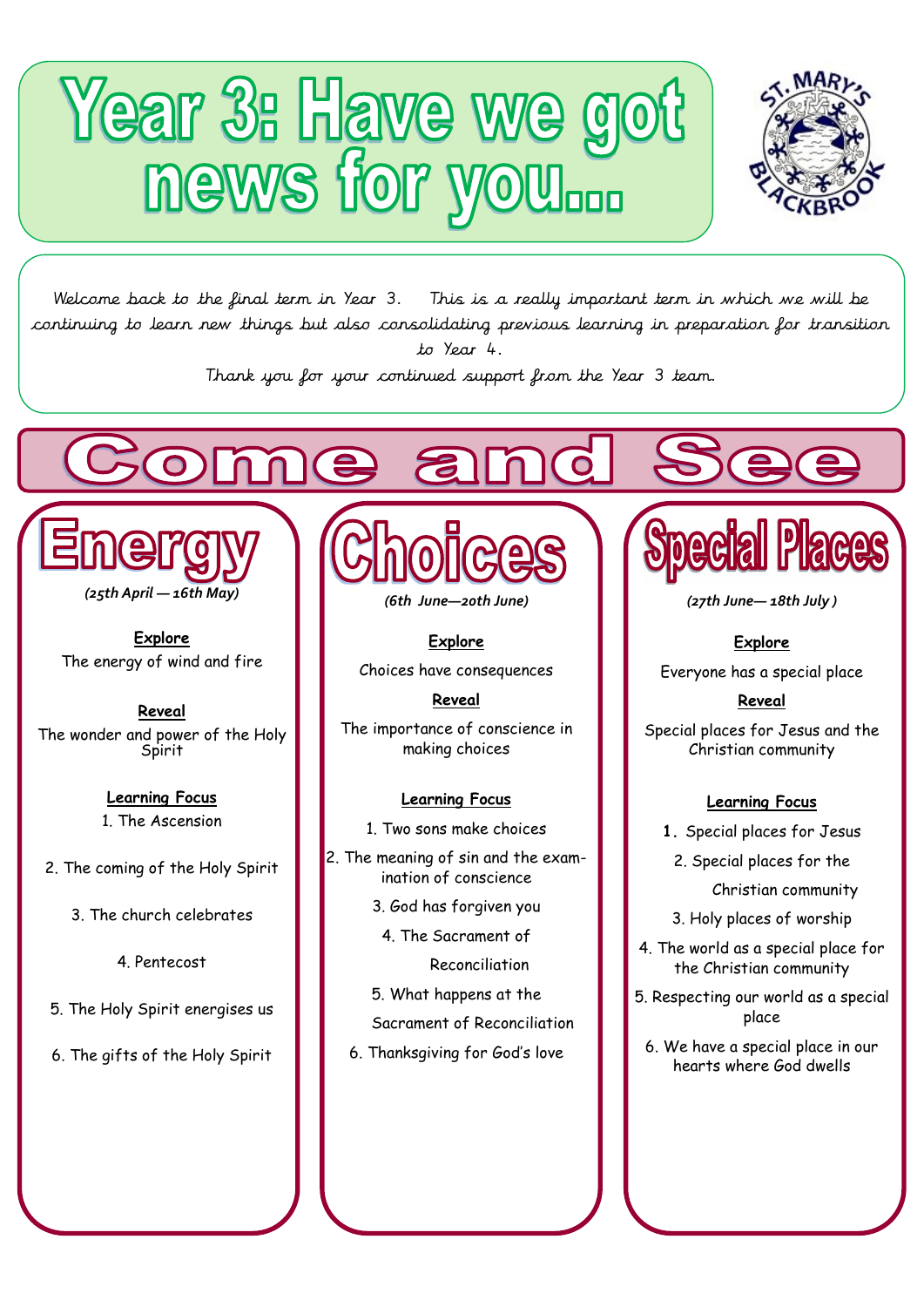# **.Iterac**

#### **National Curriculum Links**

#### **Spoken language:** •

Build vocabulary • Articulate and justify answers • Use spoken language: speculating, hypothesising, imagining and exploring ideas • Participate in discussions, presentations, performances, role play, improvisations and debates • Consider and evaluate different viewpoints

**Reading comprehension**: • Identify themes and conventions • Discuss words and phrases that capture the reader's interest and imagination • Explain meaning of words in context • Draw inferences (characters' feelings, thoughts and motives); justify with evidence • Predict from details stated and implied • Participate in discussion about books

**Writing composition**: • Plan writing by discussing the structure, vocabulary and grammar of similar writing • Compose and rehearse sentences orally • Build a varied and rich vocabulary • Build an increasing range of sentence structures • In narratives, create settings, characters and plot • Propose changes to grammar and vocabulary to improve consistency • Proof-read for spelling and punctuation errors • Read aloud own writing using appropriate intonation and controlling the tone and volume so that the meaning is clear

#### **Writing**

**Non-fiction:** 

Persuasive writing

**Fiction:** 

Adventure Story





# Numerad

#### **Angles and shape**

#### **Children will be taught**

- To recognise angles as a property of shape or a description of a turn •
- To identify right angles, recognise that two right angles make a halfturn, three make three quarters of a turn and four a complete turn; iden-  $\bullet$ tify whether angles are greater than or less than a right angle
- To identify horizontal and vertical lines and pairs of perpendicular and parallel lines • draw 2-D shapes and make 3-D shapes using modelling

### **Measurement**

- To measure, compare, add and subtract: lengths (m/cm/mm); mass (kg/ g); volume/capacity (l/ml) •
- To solve problems, including missing number problems, using number facts, place value, and more complex addition and subtraction •
- To continue to measure using the appropriate tools and units, progressing to using a wider range of measures, including comparing and using mixed units (for example, 1 kg and 200g) and simple equivalents of mixed units (for example, 5m = 500cm)

#### **Fractions**

- To recognise and use fractions as num bers: unit fractions and non-unit fractions with small denominators
	- To recognise, find and write fractions of a discrete set of objects: unit fractions and non-unit fractions with small denominators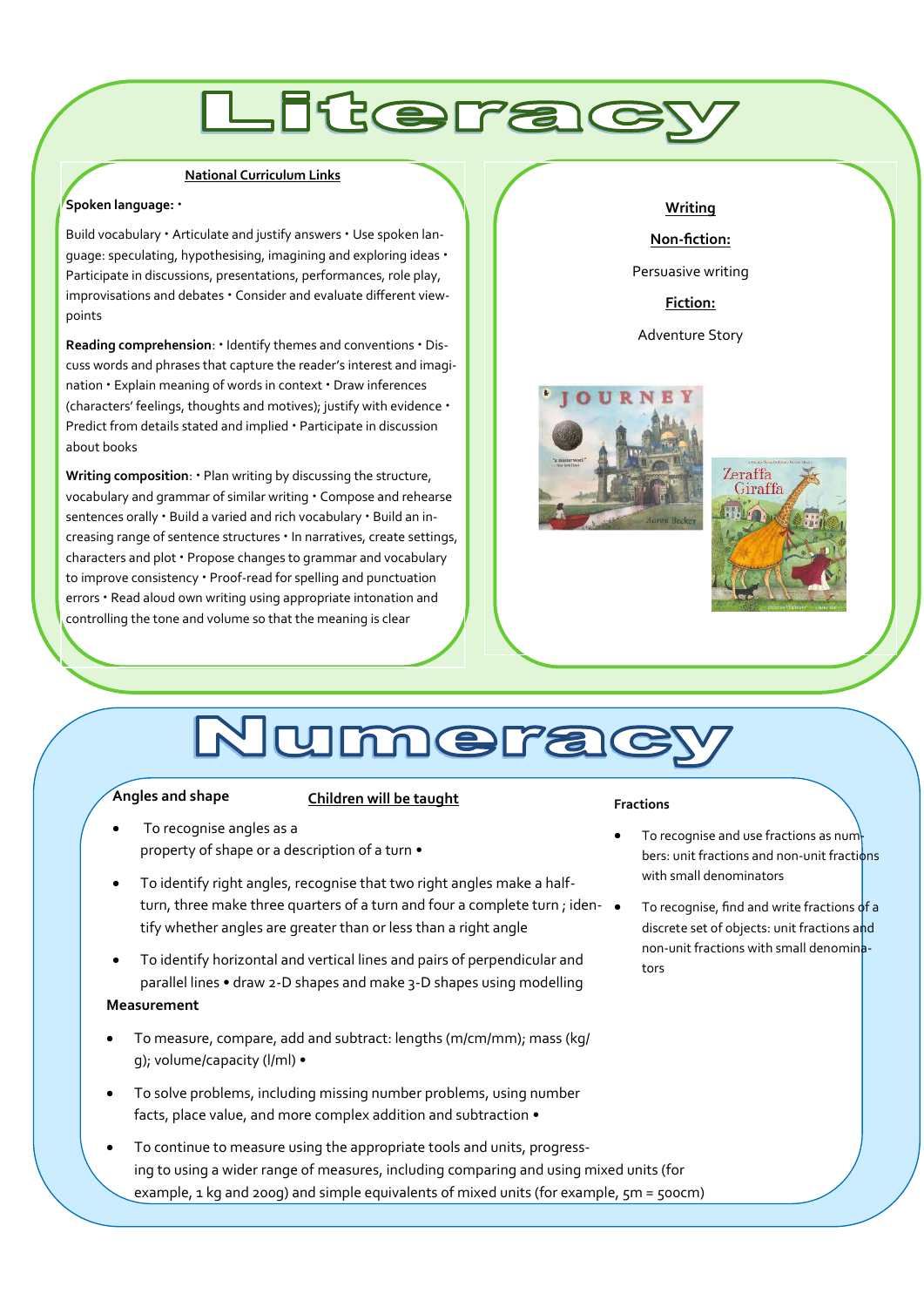# **Topic—How can I have a healthy lifetime?**